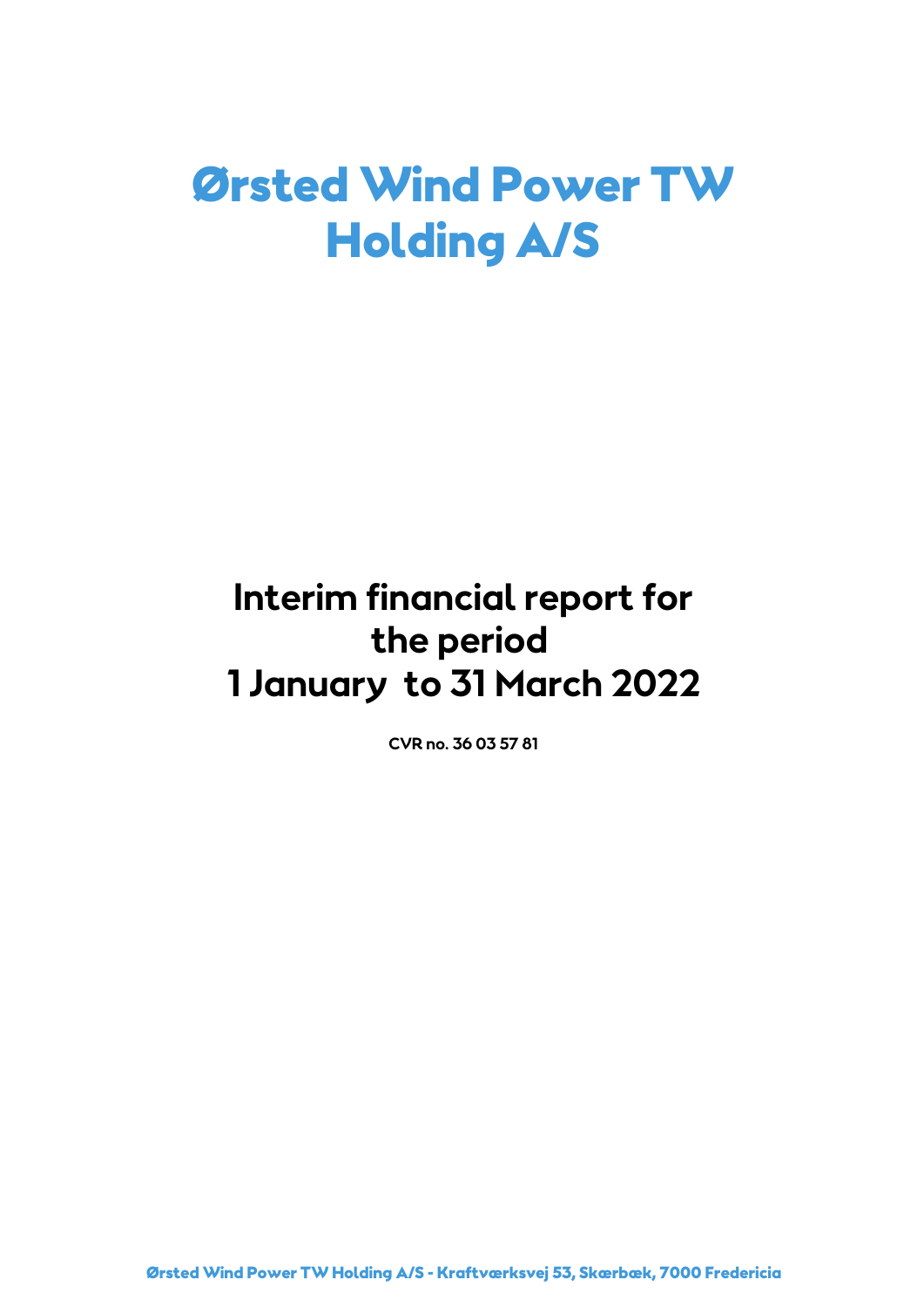# **Table of contents**

|                                       | Page |
|---------------------------------------|------|
|                                       |      |
| Company details                       |      |
| Company details                       |      |
| <b>Financial statements</b>           |      |
| Accounting policies                   | 2    |
| Income statement 1 January - 31 March | 6    |
| Balance sheet 31 March                | 7    |
| Statement of changes in equity        | 9    |
| Notes to the interim financial report | 10   |
|                                       |      |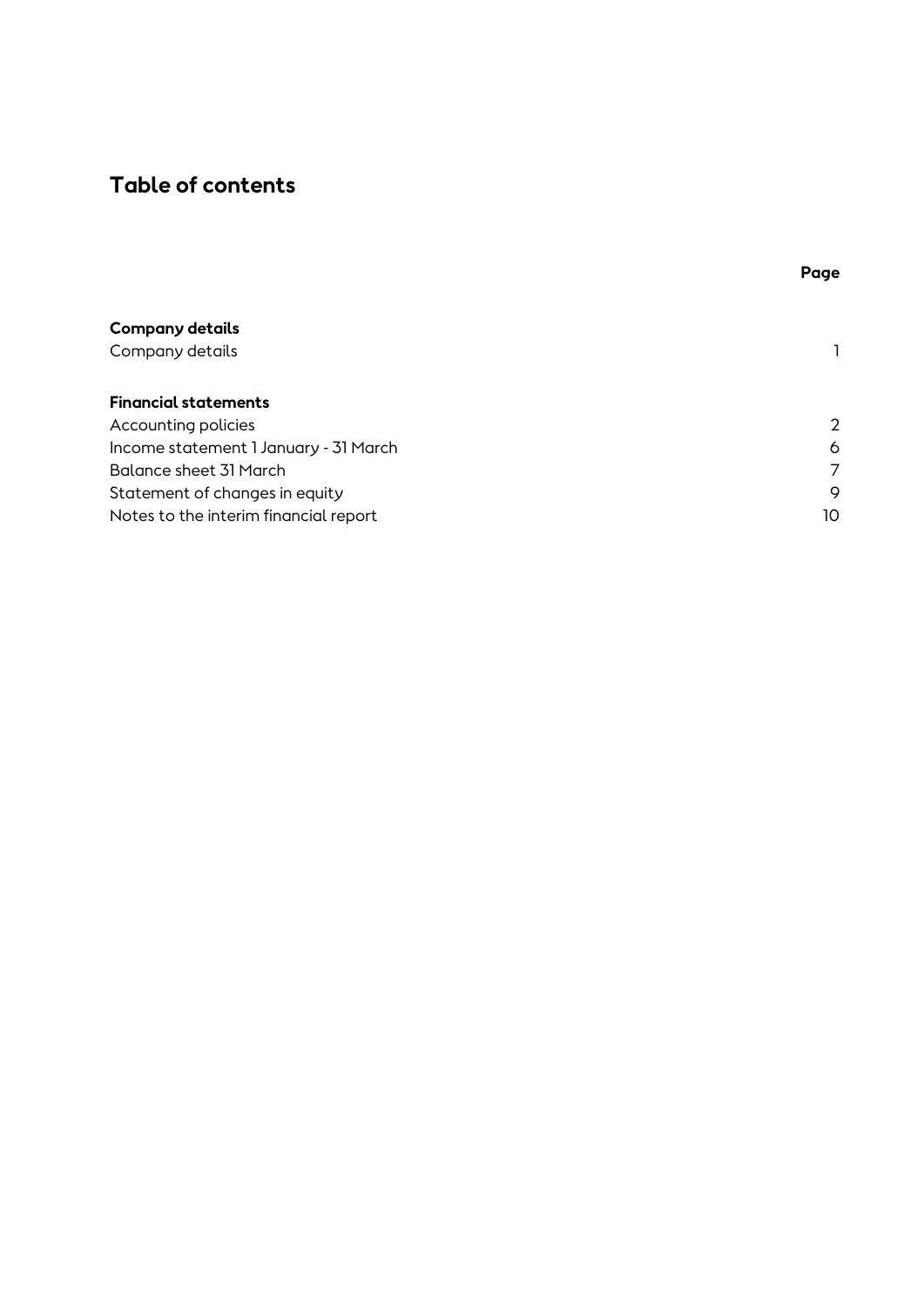# **Company details**

| The company                                           | Ørsted Wind Power TW Holding A/S<br>Kraftværksvej 53<br>Skærbæk<br>7000 Fredericia |                                                                                                                                       |  |
|-------------------------------------------------------|------------------------------------------------------------------------------------|---------------------------------------------------------------------------------------------------------------------------------------|--|
|                                                       | Telephone:                                                                         | +45 99 55 11 11                                                                                                                       |  |
|                                                       | $E$ -mail:                                                                         | info@orsted.dk                                                                                                                        |  |
|                                                       | Website:                                                                           | www.orsted.com                                                                                                                        |  |
|                                                       | $CVR$ no.:                                                                         | 36 03 57 81                                                                                                                           |  |
|                                                       | Reporting period:                                                                  | 1 January - 31 March 2022                                                                                                             |  |
|                                                       | Domicile:                                                                          | Fredericia                                                                                                                            |  |
| Date of publication of interim<br>financial statement | 24 April 2022                                                                      |                                                                                                                                       |  |
| <b>Board of Directors</b>                             | Lars Brinch Danielsen<br>Christy Wang<br>Pernille Nygaard Rasmussen                |                                                                                                                                       |  |
| <b>Executive board</b>                                | Mikkel Friis-Olsen                                                                 |                                                                                                                                       |  |
| <b>Consolidated financial</b><br>statements           |                                                                                    | The company is included in the consolidated financial statements<br>of the parent company Ørsted A/S, Fredericia, CVR no. 36 21 37 28 |  |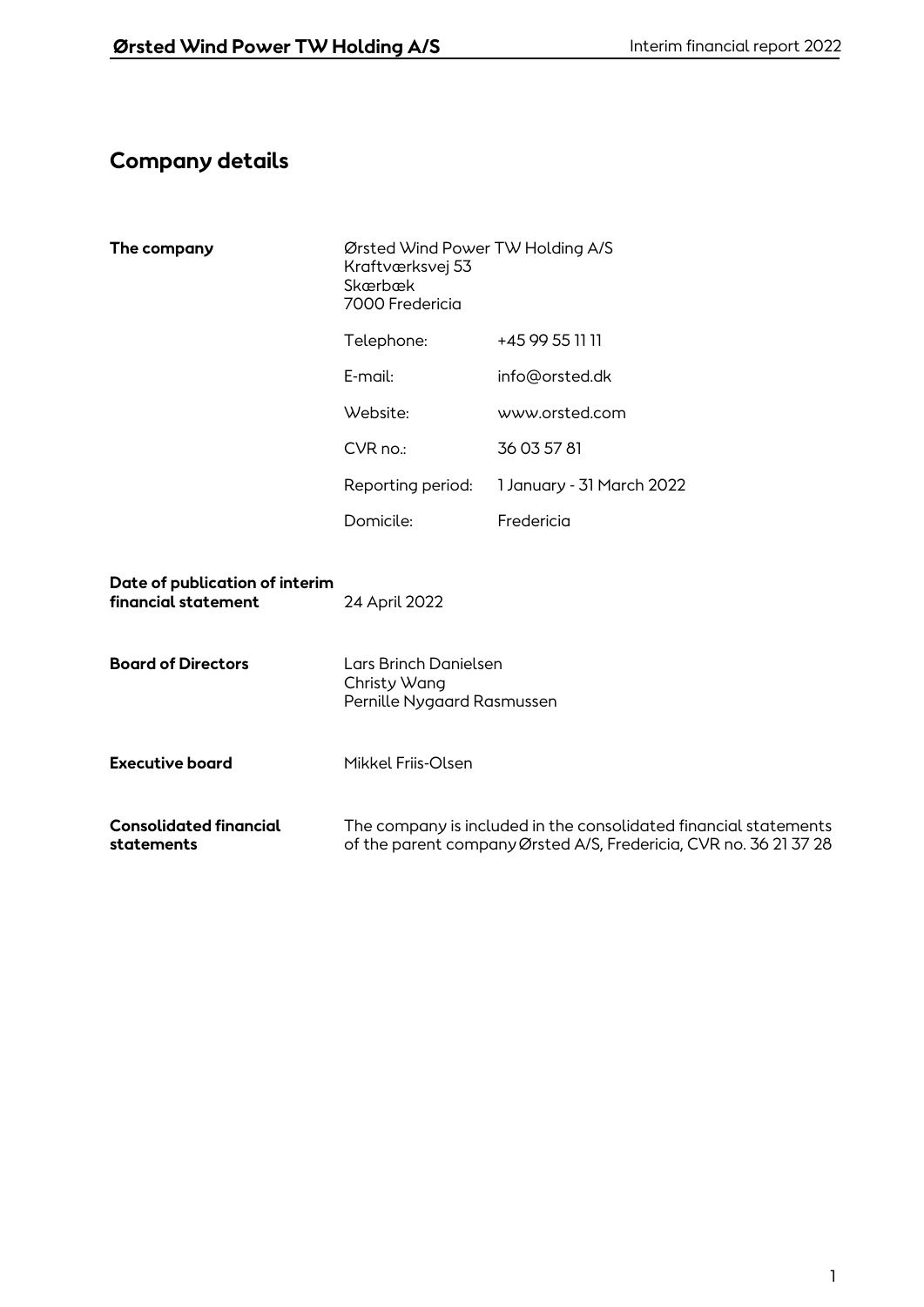The interim financial report of Ørsted Wind Power TW Holding A/S for the period 1 January - 31 March 2022 has been prepared in accordance with the provisions of the Danish Financial Statements Act applying to enterprises of reporting class B, as well as selected rules applying to reporting class C.

The accounting policies applied are consistent with those of last year.

The interim financial report for the period 1 January - 31 March 2022 is presented in TDKK

Pursuant to sections §112, of the Danish Financial Statements Act, the company has not prepared consolidated financial statements.

### **Basis of recognition and measurement**

Income is recognised in the income statement as earned, including value adjustments of financial assets and liabilities. All expenses, including amortisation, depreciation and impairment losses, are also recognised in the income statement.

Assets are recognised in the balance sheet when it is probable that future economic benefits will flow to the company and the value of the asset can be measured reliably.

Liabilities are recognised in the balance sheet when it is probable that future economic benefits will flow from the company and the value of the liability can be measured reliably.

On initial recognition, assets and liabilities are measured at cost. On subsequent recognition, assets and liabilities are measured as described below for each individual accounting item.

Certain financial assets and liabilities are measured at amortised cost using the effective interest method. Amortised cost is calculated as the historic cost less any installments and plus/less the accumulated amortisation of the difference between the cost and the nominal amount.

On recognition and measurement, allowance is made for predictable losses and risks which occur before the annual report is presented and which confirm or invalidate matters existing at the balance sheet date.

### **Income statement**

### **Other external expenses**

Other external expenses include expenses related to administration etc.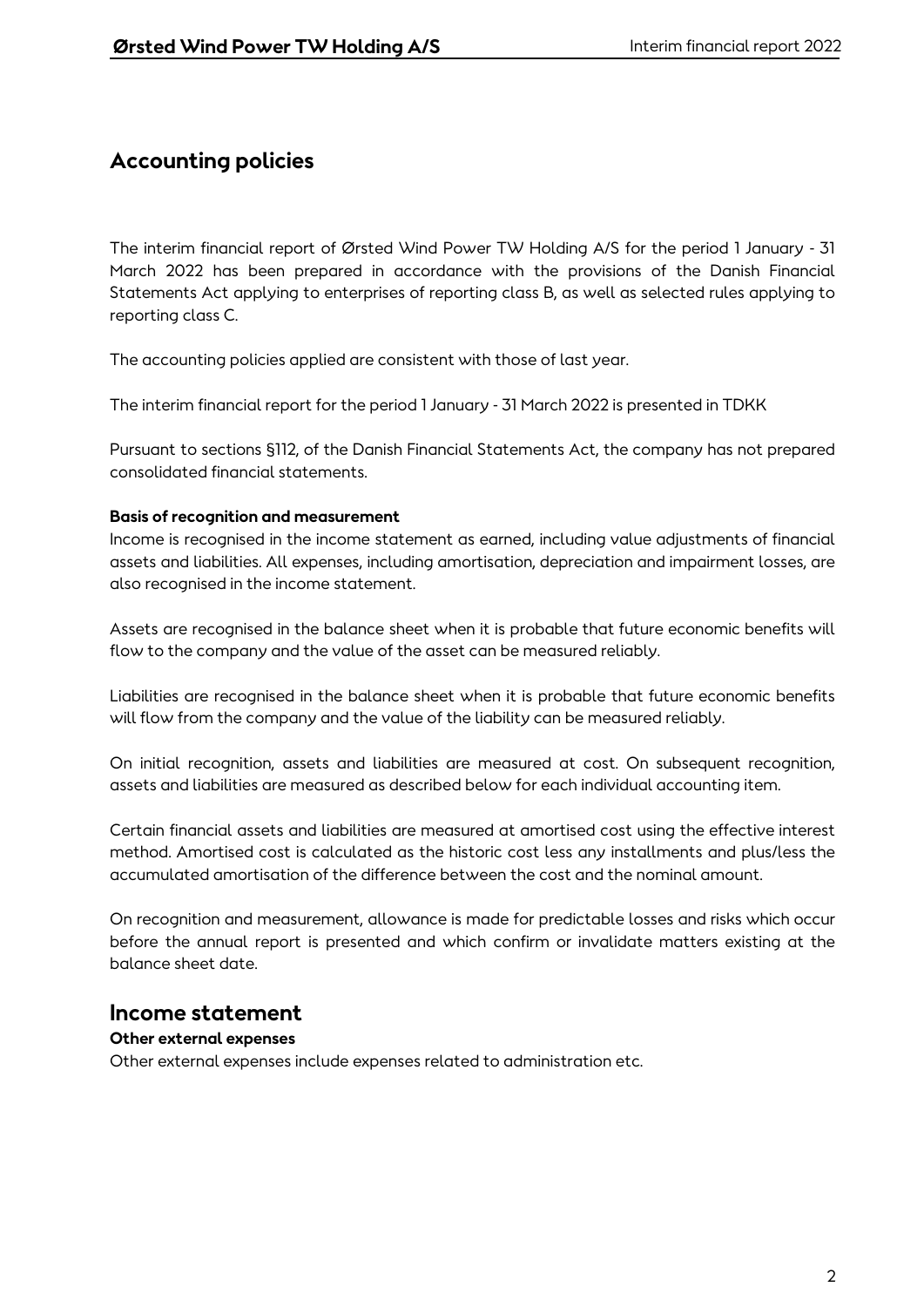### **Financial income and expenses**

Financial income and expenses are recognised in the income statement at the amounts relating to the financial year. Net financials include interest income and expenses, financial expenses relating to realised and unrealised capital/exchange, gains and losses on securities, foreign currency transactions, surcharges and allowances under the advance-payment-of-tax scheme, etc.

### **Profit/loss from investments in subsidiaries**

Dividend from investments is recognised in the reporting year in which the dividend is declared.

### **Tax on profit/loss for the year**

The company is subject to the Danish rules on compulsory joint taxation of the Ørsted Group's Danish subsidiaries. Subsidiaries participate in the joint taxation arrangement from the time when they are included in the consolidated financial statements and until the time when they withdraw from the consolidation.

On payment of joint taxation contributions, the current Danish income tax is allocated between the jointly taxed Danish entities in proportion to their taxable income. Danish entities with tax losses receive joint taxation contributions from the ultimate parent company (the management company), Ørsted A/S equivalent to the tax base of the tax losses utilised (full allocation), while Danish entities that utilise tax losses in other entities pay joint taxation contributions to the Ørsted A/S equivalent to the tax base of the utilised losses.

Tax for the period, which comprises the current tax charge for the period and changes in the deferred tax charge, is recognised in the income statement as regards the portion that relates to the profit/loss for the period and directly in equity as regards the portion that relates to entries directly in equity.

## **Balance sheet**

### **Investments in subsidiaries**

Investment in subsidiaries are measured at cost. If cost exceeds the recoverable amount, a writedown is made to this lower value.

Cost is written down to the extent that dividend distributed exceeds the accumulated earnings after the date of takeover.

Where the parent company has a legal or constructive obligation to cover the companies' negative balances or obligations, such obligation is recognised in liabilities.

### **Impairment of fixed assets**

The carrying amount of investments in subsidiaries is reviewed for impairment, other than what is reflected through normal amortisation and depreciation, on an annual basis.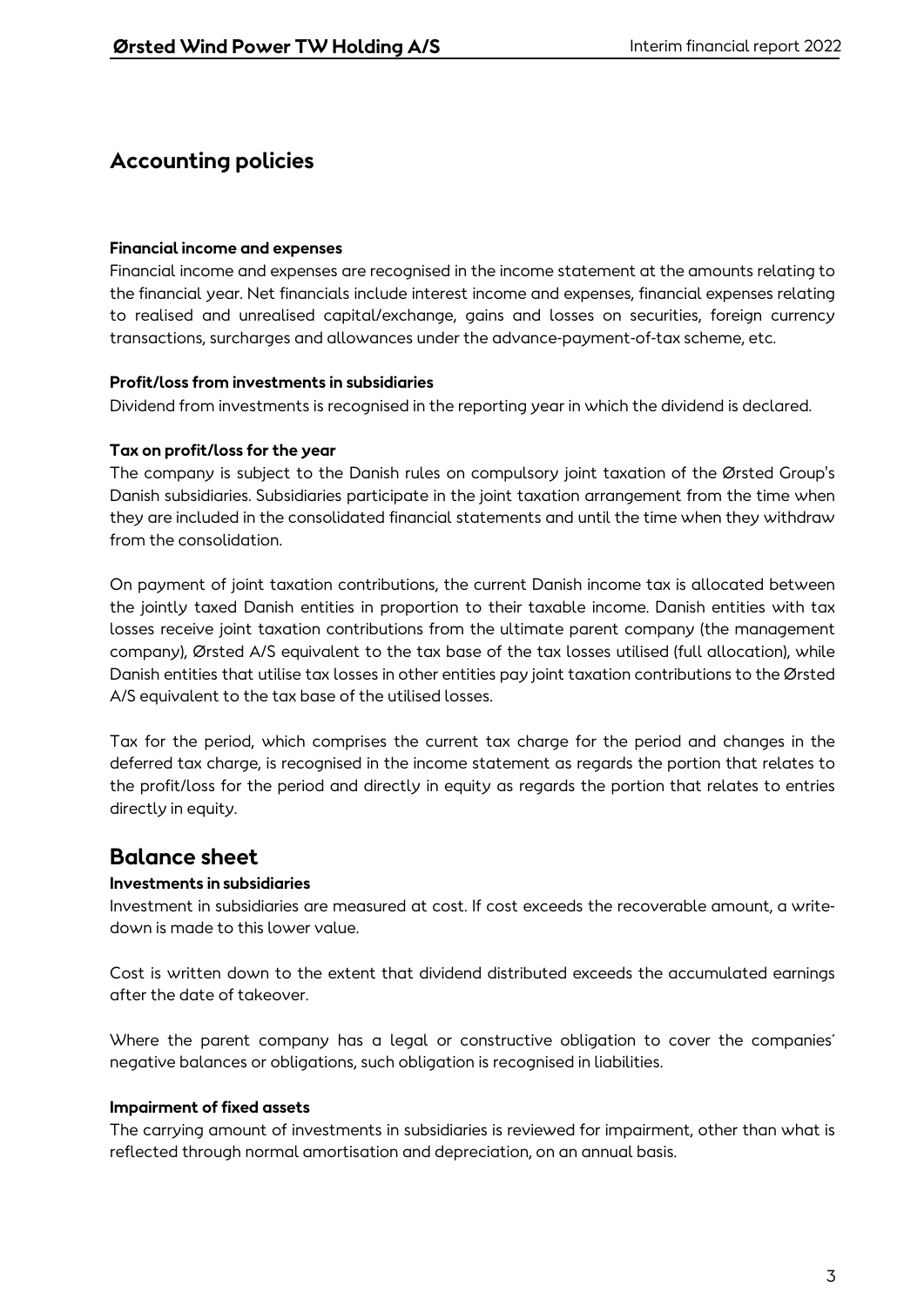Where there are indications of impairment, an impairment test is performed for each individual asset or group of assets, respectively. The carrying amount of impaired assets is reduced to the higher of the net selling price and the value in use (recoverable amount).

The recoverable amount is the higher of the net present value and the value in use less expected costs to sell. The net present value is determined as the present value of the anticipated net cash flows from the use of the asset or group of assets and the anticipated net cash flows from the disposal of the asset or group of assets after the end of their useful life.

### **Receivables**

Receivables, which include trade receivables, receivables from group entities and other receivables, are measured at amortised cost.

An impairment loss is recognised if there is objective evidence that a receivable or a group of receivables is impaired. If there is objective evidence that an individual receivable is impaired, an impairment loss for that individual asset is recognised.

### **Equity**

### **Dividends**

Proposed dividends are disclosed as a separate item under equity. Dividends are recognised as a liability when declared by the annual general meeting of shareholders.

### **Income tax and deferred tax**

Current tax liabilities and current tax receivables are recognised in the balance sheet as the estimated tax on the taxable income for the year, adjusted for tax on the taxable income for previous years and tax paid on account.

Deferred tax is measured according to the liability method in respect of temporary differences between the carrying amount of assets and liabilities and their tax base, calculated on the basis of the planned use of the asset and settlement of the liability, respectively. Deferred tax is measured at net realisable value.

Deferred tax is measured according to the tax rules and at the tax rates applicable in the respective countries at the balance sheet date when the deferred tax is expected to crystallise as current tax. Deferred tax adjustments resulting from changes in tax rates are recognised in the income statement, with the exception of items taken directly to equity.

Deferred tax assets, including the tax base of tax losses allowed for carry forward, are measured at the value to which the asset is expected to be realised, either as a set-off against tax on future income or as a set-off against deferred tax liabilities within the same legal tax entity. Any deferred net tax assets are measured at net realisable value.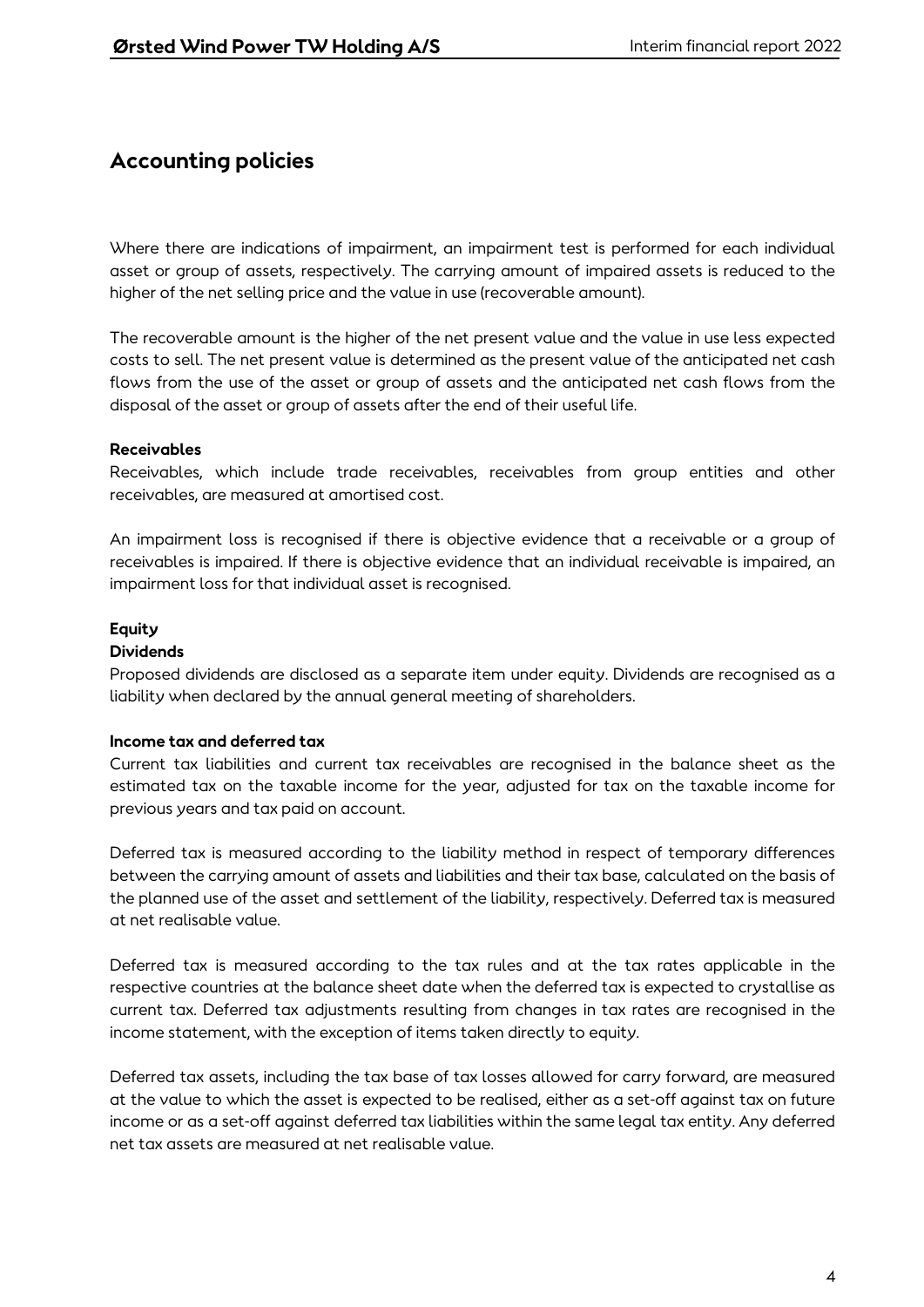### **Liabilities**

Bond loans are measured at amortised cost, which corresponds to an outstanding debt calculated as the underlying cash value of the loan at the time of borrowing. Transaction costs incurred in connection with issue of bond loans are capitalized and amortized over the duration of the bond loans.

Liabilities, which include trade payables, payables to group entities and other payables, are measured at amortised cost, which is usually equivalent to nominal value.

### **Foreign currency translation**

On initial recognition, foreign currency transactions are translated applying the exchange rate at the transaction date. Foreign exchange differences arising between the exchange rates at the transaction date and at the date of payment are recognised in the income statement as financial income or financial expenses. If foreign currency instruments are considered cash flow hedges, any unrealised value adjustments are taken directly to a fair value reserve under 'Equity'.

Receivables and payables and other monetary items denominated in foreign currencies are translated at the exchange rates at the balance sheet date. The difference between the exchange rates at the balance sheet date and the date at which the receivable or payable arose or was recognised in the latest financial statements is recognised in the income statement as financial income or financial expenses.

Fixed assets acquired in foreign currencies are translated at the exchange rate at the transaction date.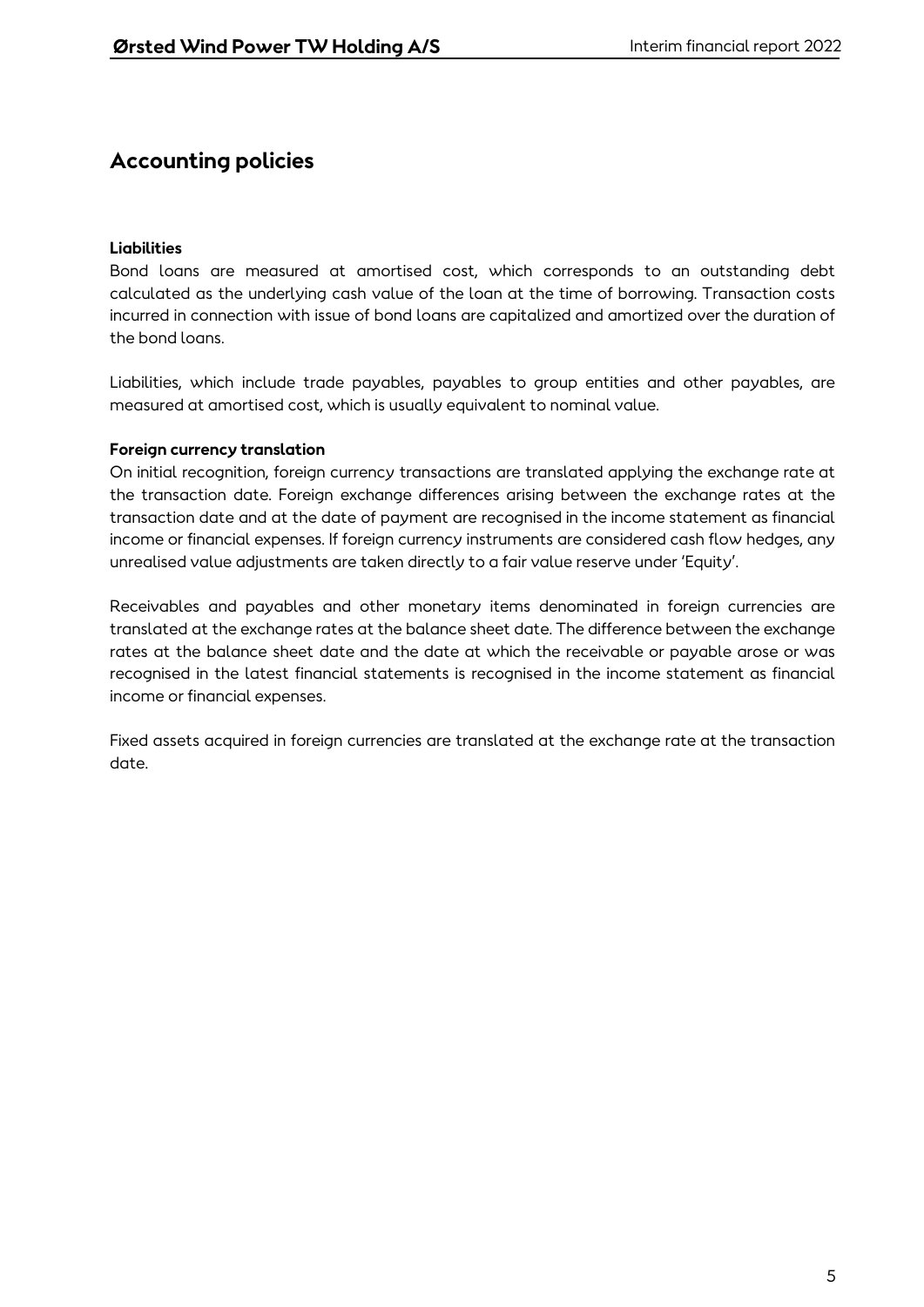# **Income statement 1 January - 31 March**

|                                          | Note           | 2022<br><b>TDKK</b> | 2021<br><b>TDKK</b> |
|------------------------------------------|----------------|---------------------|---------------------|
| Revenue                                  |                | O                   | O                   |
| Other external expenses                  |                | $-123$              | $-814$              |
| <b>Gross profit</b>                      |                | $-123$              | $-814$              |
| Staff costs                              | $\overline{2}$ | O                   | O                   |
| <b>Profit/loss before net financials</b> |                | $-123$              | $-814$              |
| Financial income                         | 3              | 122.014             | 121.714             |
| Financial costs                          | 4              | $-85.234$           | $-287.877$          |
| Profit/loss before tax                   |                | 36.657              | $-166.977$          |
| Tax on profit/loss for the year          | 5              | $-8.065$            | 36.735              |
| Profit/loss for the year                 |                | 28.592              | $-130.242$          |

# **Distribution of profit**

|                   | 28.592 | $-130.242$ |
|-------------------|--------|------------|
| Retained earnings | 28.592 | -130.242   |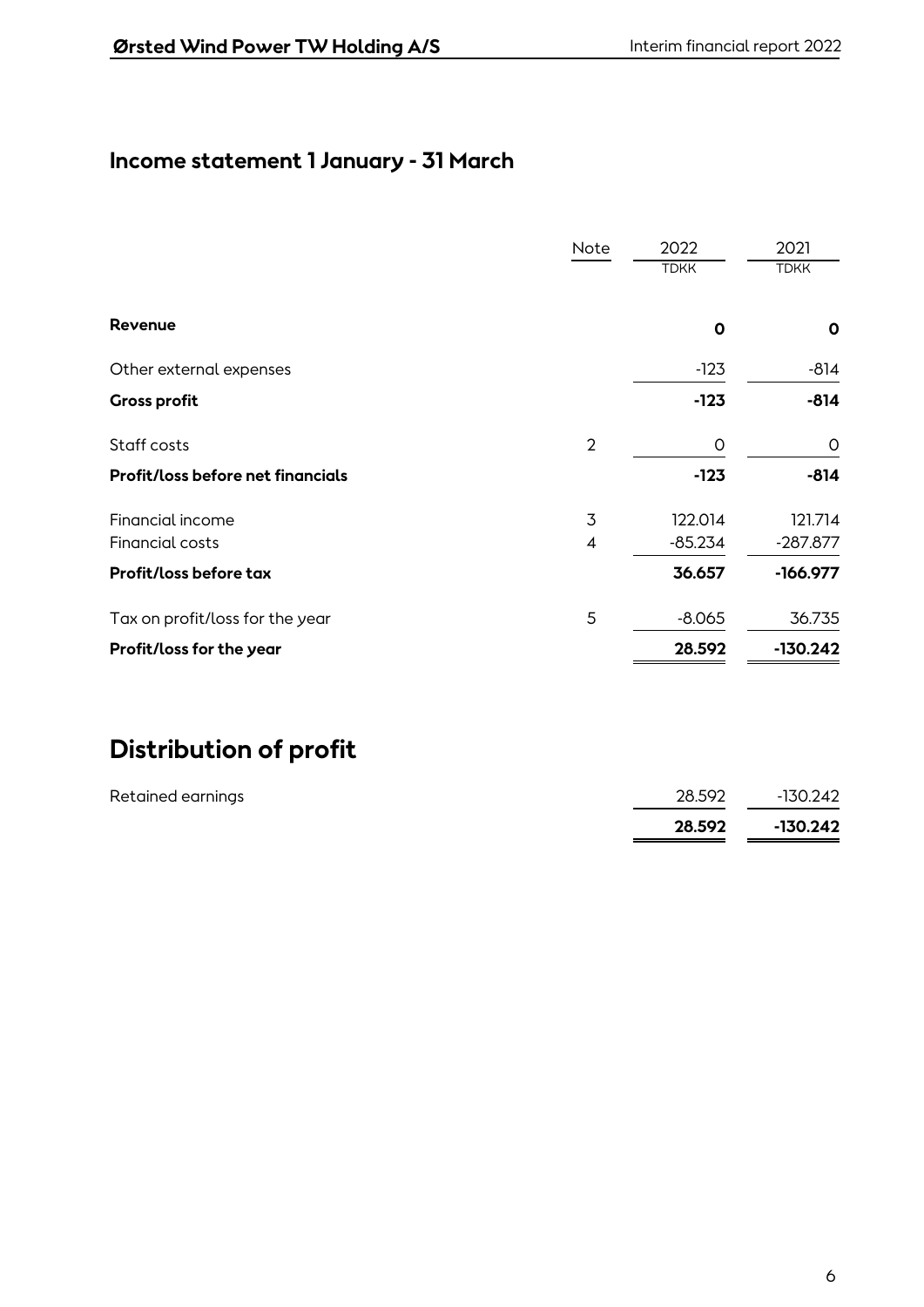# **Balance sheet 31 March**

|                                  | Note | 2022        | 2021        |
|----------------------------------|------|-------------|-------------|
|                                  |      | <b>TDKK</b> | <b>TDKK</b> |
| <b>Assets</b>                    |      |             |             |
| Investments in subsidiaries      | 6    | 5.420.809   | 11.041.664  |
| <b>Fixed asset investments</b>   |      | 5.420.809   | 11.041.664  |
| <b>Total non-current assets</b>  |      | 5.420.809   | 11.041.664  |
| Receivables from group companies | 7    | 12.672.266  | 5.529.685   |
| Other receivables                |      | 9.248       | 1.613       |
| Deferred tax asset               |      | 948         | O           |
| Corporation tax                  |      | 45.761      | 6.191       |
| <b>Receivables</b>               |      | 12.728.223  | 5.537.489   |
| Cash at bank and in hand         |      | 37.361      | 543.995     |
| <b>Total current assets</b>      |      | 12.765.584  | 6.081.484   |
| <b>Total assets</b>              |      | 18.186.393  | 17.123.148  |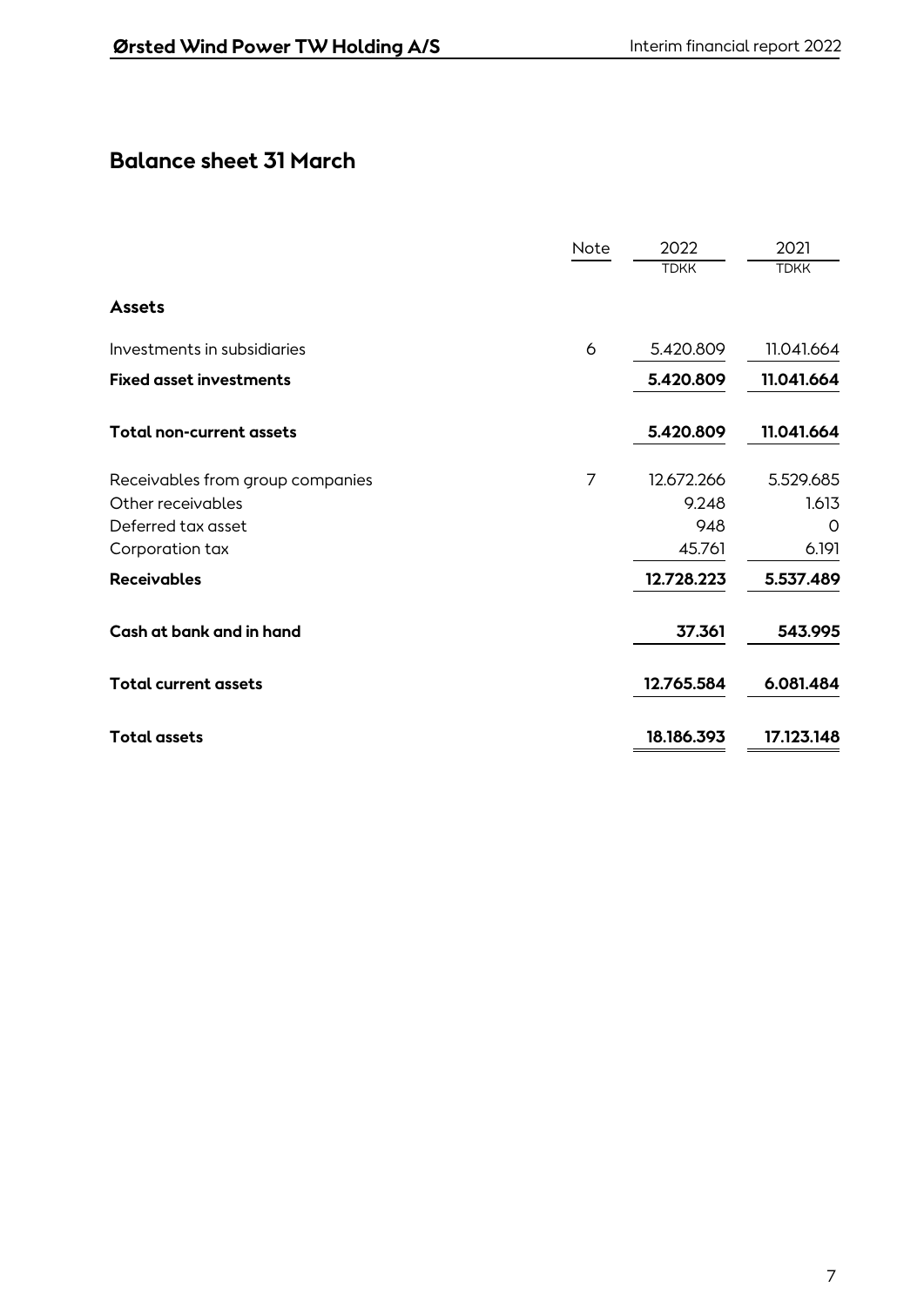# **Balance sheet 31 March**

|                                                                | Note            | 2022        | 2021        |
|----------------------------------------------------------------|-----------------|-------------|-------------|
|                                                                |                 | <b>TDKK</b> | <b>TDKK</b> |
| <b>Equity and liabilities</b>                                  |                 |             |             |
| Share capital                                                  |                 | 7.275.603   | 7.275.603   |
| Retained earnings                                              |                 | 3.212.127   | $-13.671$   |
| <b>Equity</b>                                                  | 8               | 10.487.730  | 7.261.932   |
| <b>Bonds</b>                                                   | 9               | 7.515.397   | 5.971.118   |
| Payables to subsidiaries                                       |                 | 74.736      | 3.866.975   |
| <b>Total non-current liabilities</b>                           |                 | 7.590.133   | 9.838.093   |
| Trade payables                                                 |                 | $\Omega$    | 350         |
| Payables to group companies                                    |                 | 244         | 0           |
| Other payables                                                 |                 | 108.286     | 22.773      |
| <b>Total current liabilities</b>                               |                 | 108.530     | 23.123      |
| <b>Total liabilities</b>                                       |                 | 7.698.663   | 9.861.216   |
| <b>Total equity and liabilities</b>                            |                 | 18.186.393  | 17.123.148  |
| Main activity                                                  | 1               |             |             |
| Contingent assets, liabilities and other financial obligations | 10              |             |             |
| Related parties and ownership structure                        | $\overline{11}$ |             |             |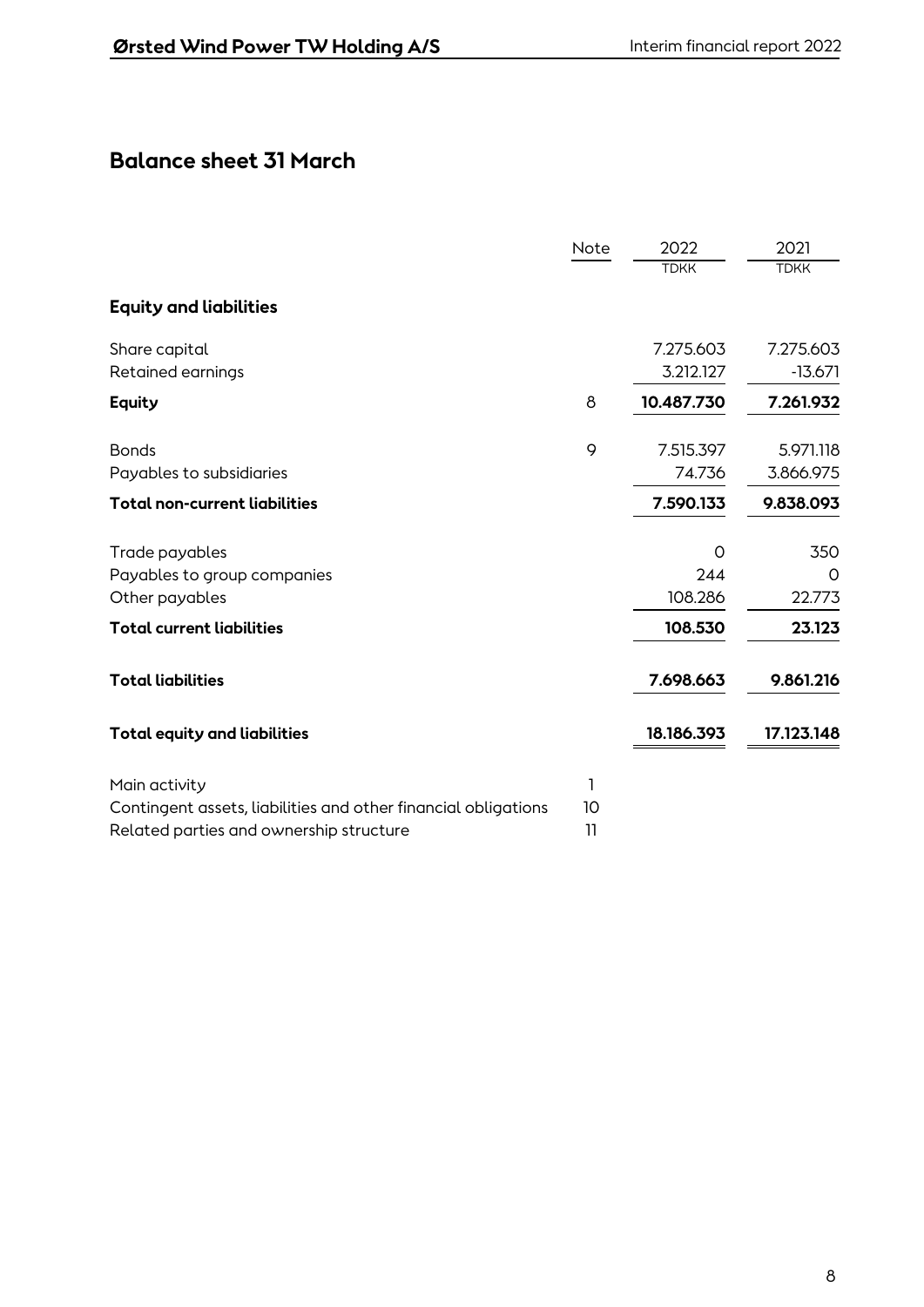# **Statement of changes in equity**

|                              | Retained      |             |             |
|------------------------------|---------------|-------------|-------------|
|                              | Share capital | earnings    | Total       |
|                              | <b>TDKK</b>   | <b>TDKK</b> | <b>TDKK</b> |
| Equity at 1 January 2022     | 7.275.603     | 3.183.535   | 10.459.138  |
| Net profit/loss for the year | O             | 28.592      | 28.592      |
| Equity at 31 March 2022      | 7.275.603     | 3.212.127   | 10.487.730  |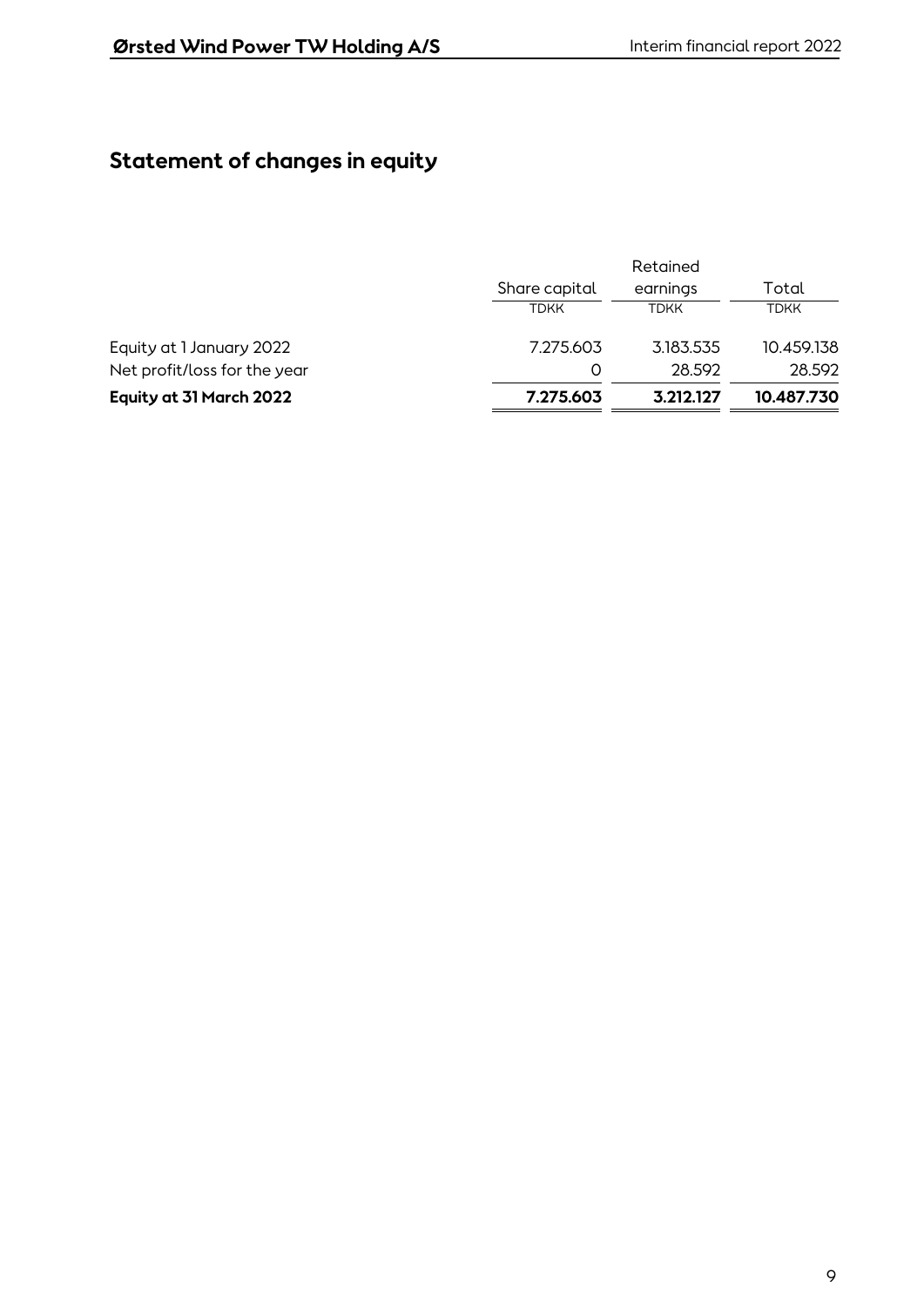### **1 Main activity**

The purpose of the company is to hold shares in subsidiaries.

The company have issued bonds in Taiwan for the purpose of financing its investments, through subsidiaries, in its offshore wind projects in Taiwan.

The company have achieved a corporate rating with Taiwan Rating. The rating is twAA and covers the company's activities in Taiwan. The rating is based on credit support provided by Ørsted A/S in the form of a general parent company guarantee, covering all the company's actual or contingent, present or future obligations and liabilities undertaken by the company in the ordinary course of its business.

|             |                             | 2022        | 2021 |
|-------------|-----------------------------|-------------|------|
|             |                             | <b>TDKK</b> | TDKK |
| $2^{\circ}$ | <b>Staff costs</b>          |             |      |
|             | Average number of employees |             |      |

The executive board and board of directors have not been paid remuneration.

### **3 Financial income**

|                                        | 122.014 | 121.714 |
|----------------------------------------|---------|---------|
| Exchange gains                         | -2.720  | 14.815  |
| Other financial income                 | 89.113  |         |
| Interest received from group companies | 30.181  | 106.899 |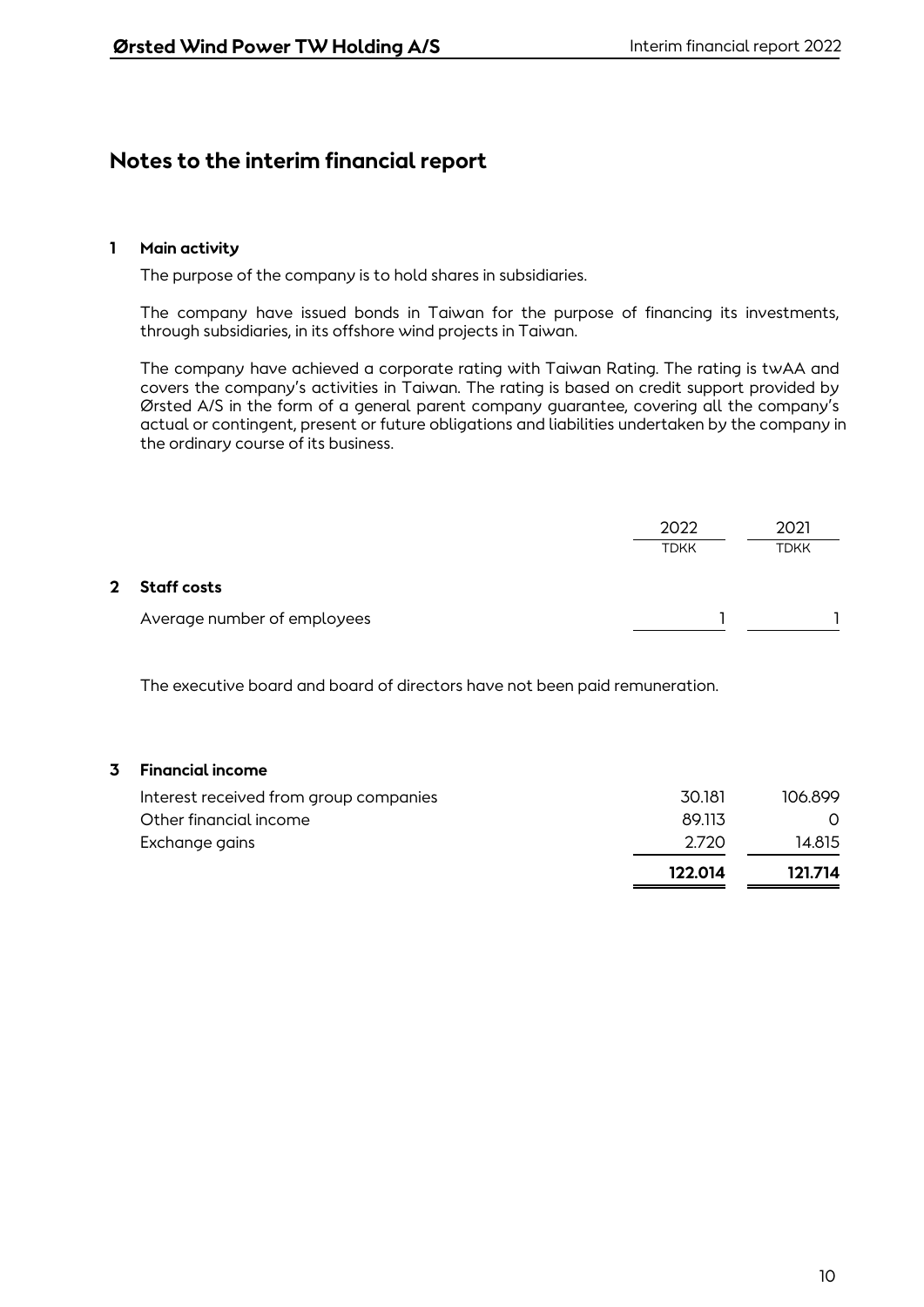|   |                                                             | 2022           | 2021                   |
|---|-------------------------------------------------------------|----------------|------------------------|
|   |                                                             | <b>TDKK</b>    | <b>TDKK</b>            |
| 4 | <b>Financial costs</b>                                      |                |                        |
|   | Financial expenses, group companies                         | 38.942         | 27.741                 |
|   | Other financial costs                                       | 17.079         | 242.965                |
|   | Exchange loss                                               | 29.213         | 17.171                 |
|   |                                                             | 85.234         | 287.877                |
| 5 | Tax on profit/loss for the year<br>Current tax for the year | 8.065<br>8.065 | $-36.735$<br>$-36.735$ |
| 6 | Investments in subsidiaries                                 |                |                        |
|   | Cost at 1 January 2022                                      | 11.041.664     | 11.041.664             |
|   | Disposals for the year                                      | $-5.620.855$   | O                      |
|   | Cost at 31 March 2022                                       | 5.420.809      | 11.041.664             |
|   | Carrying amount at 31 March 2022                            | 5.420.809      | 11.041.664             |

### **7 Receivables from group companies**

The company's receivables from group companies includes TDKK 6.180.401 in a cash pool scheme with the ultimate parent company, Ørsted A/S (31/3 2021: TDKK 1.036.604).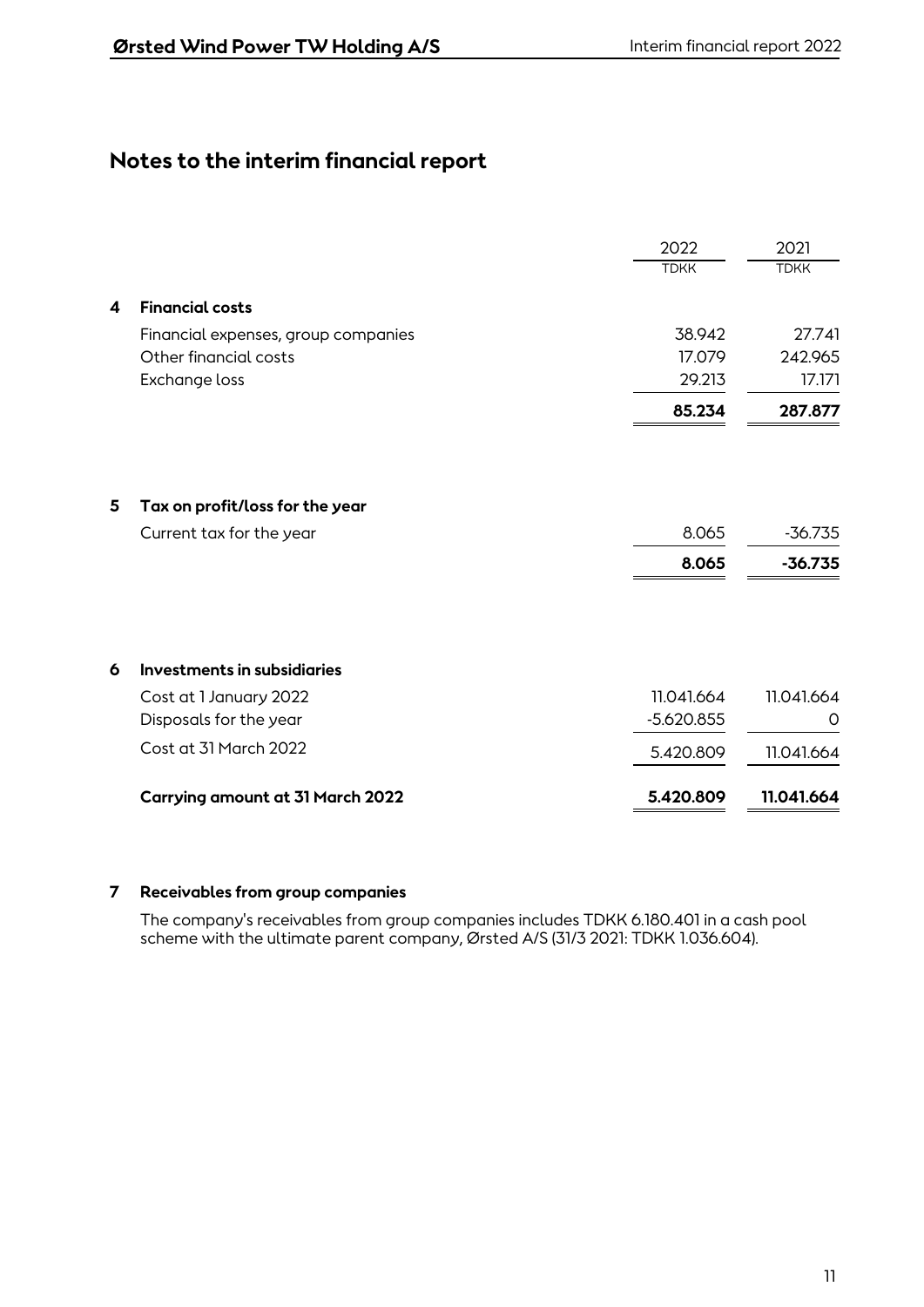### **8 Equity**

The share capital consists of 7.275.603 shares of a nominal value of TDKK 1.000. No shares carry any special rights.

The share capital has developed as follows:

| Share capital                      | 7.275.603   | 7.275.603   | 7.275.603   | 2.775.603   | 0           |
|------------------------------------|-------------|-------------|-------------|-------------|-------------|
| Additions for the year             | O           | O           | 4.500.000   | 2.775.100   | 0           |
| Share capital at 1<br>January 2022 | 7.275.603   | 7.275.603   | 2.775.603   | 503         | 0           |
|                                    | <b>TDKK</b> | <b>TDKK</b> | <b>TDKK</b> | <b>TDKK</b> | <b>TDKK</b> |
|                                    | 2022        | 2021        | 2020        | 2019        | 2018        |

### **9 Bonds**

The company has issued bonds of TWD 8 billion (TDKK 1.769.244) which mature 19 November 2034 and for TWD 4 billion (TDKK 884.621) which mature 19 November 2026.

Fee in connection with the issue of the bonds are capitalized and will be amortised over the duration of the bonds.

#### **10 Contingent assets, liabilities and other financial obligations**

#### **Liability in joint taxation**

The Ørsted Group's Danish companies are jointly and severally liable for tax on the Ørsted Group's jointly taxed income, etc. Reference is made to the Annual Report for Ørsted A/S, the company responsible for the administration of the joint taxation arrangement. The Ørsted Group's Danish companies are also jointly and severally liable for Danish withholding taxes on dividends, royalties and interests within the Ørsted group of jointly taxed entities. Any subsequent corrections to income and withholding taxes may result in an increase in the entities' liability.

The Ørsted Group's Danish companies are jointly and severally liable for their joint VAT registration.

#### **Guarantees**

In view of the parent company guarantee provided by Ørsted A/S and for the purposes of ranking creditors of the company pari passu with the creditors of Ørsted A/S, the company has formally decided to provide a guarantee covering all of Ørsted A/S' actual or contingent, present or future payment obligations and liabilities undertaken by Ørsted A/S in relation to any senior bonds issued by it under its Debt Issuance Programme listed on Luxembourg Stock Exchange or other bond documentation.